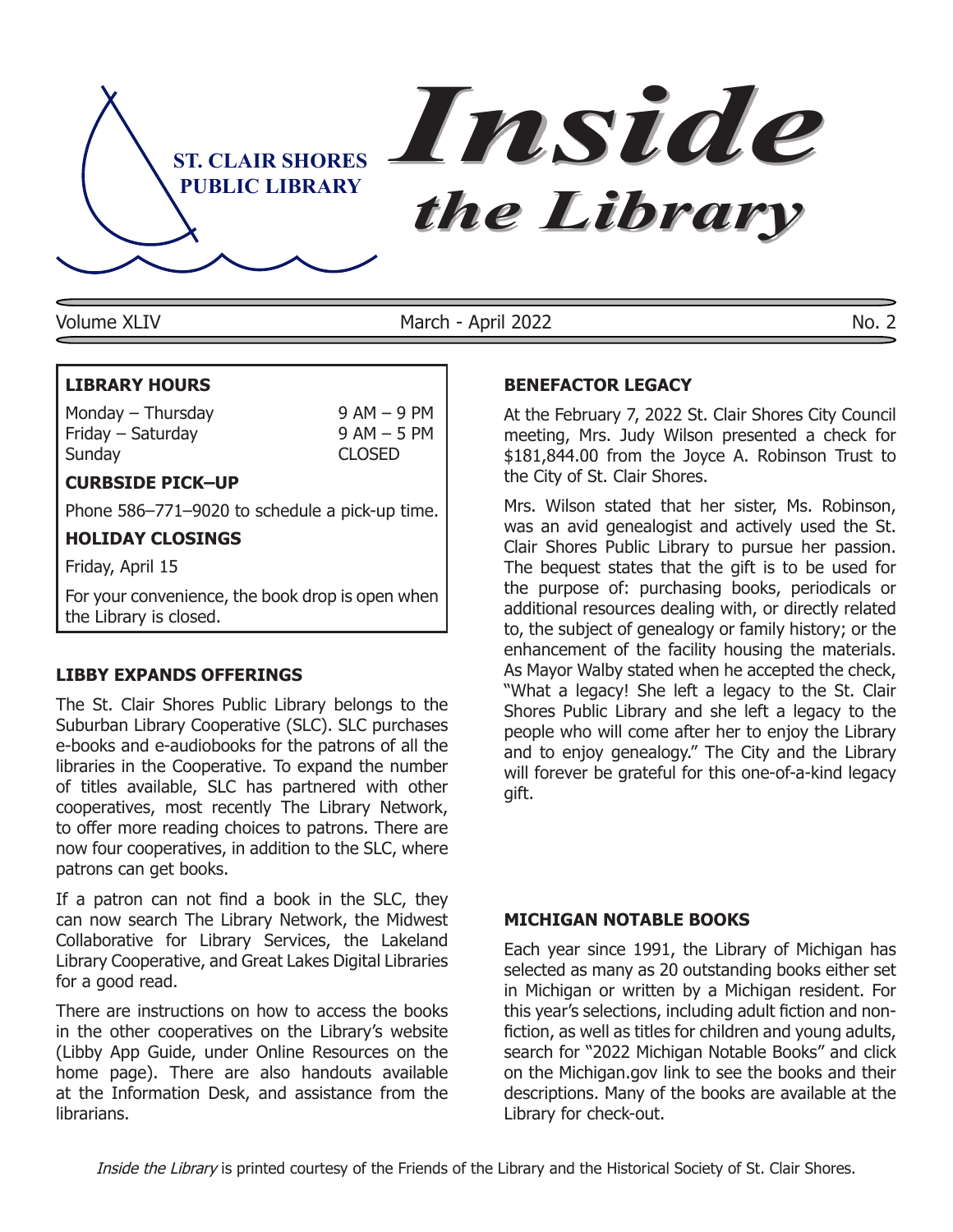#### **NEW FOR 2022: HOOPLA!**

The popular on-demand film streaming service hoopla digital is live for St. Clair Shores Public Library patrons. Library card holders can access over 950,000 titles (audiobooks, eBooks, comics, music, movies and TV). Content can be streamed from any computer, television, mobile device or platform by downloading the hoopla digital app for iOS, Android, AppleTV, Chromecast or Roku. Each library card account will have 5 checkouts per month. Titles will automatically expire so there are never any late fees. St. Clair Shores patrons will login using their library card number and PIN. Contact the Library for more information.

# **hoopla BingePass**

A hoopla BingePass gives patrons 7 days of unlimited access to great online content with a single borrow! Once a BingePass is borrowed, it can be accessed immediately. To access the content again, find the BingePass through the Borrowed section of My hoopla. When the borrow period is up, you can borrow the same BingePass again.

Borrow the Great Courses Library Collection BingePass for access to hundreds of the most popular courses. Each course is broken into multiple easy-to-watch video lessons so it is easy to choose how much you want to learn at a time from a wide a range of topics, from Art to Zoology.

The Curiosity Stream BingePass offers thousands of documentaries and nonfiction series with topics like science, nature, society, lifestyle, and children's content.

In Magazines BingePass patrons can access current issues of 50 popular and in-demand magazine titles with just one hoopla Instant borrow!

# **BOOK DONATIONS**

The Library is currently unable to accept donations of used books or other materials.

#### **Local History Center**

The Local History Center is closed until further notice.

### **2021 Library DONATIONS AND MEMORIALS**

GIFT BOOK PROGRAM DONORS IN MEMORY OF:

John Jr. from Diane Melisko James and Virginia O'Kane from Michael Stelma Russell R. Shields from Thomas and Norma Maxvill

BUY-A-BOOK PROGRAM CONTRIBUTORS:

Kathleen M. Andrews Anonymous Donor Lola Olexa Diane Trondle

ENDOWMENT FUND CONTRIBUTORS:

Anonymous Donor Madeline Bialecki Pear Tree Questers

ADDITIONAL DONATIONS:

Alpha Delta Kappa PSI Chapter Edsel and Eleanor Ford House Kiwanis Club of Shorewood Jerry & Joan Perry Candice Rusie The Willems Family

## **OverDrive App Changes**

As of February 23, the OverDrive app was removed from app stores. Patrons who previously installed the OverDrive app (mobile or desktop) will still be able to use it without disruption. All users can continue to access the Library's OverDrive website at https:// slc.overdrive.com.

In preparation for the phasing out of the OverDrive app, patrons should make the transition to Libby by downloading the Libby by OverDrive app, and logging in with the same library card number used for their OverDrive app. That account number is tied to the library card number so all holds, loans, etc. will carry over.

The Libby app is not available in the Amazon app store but Libby can be accessed by going to libbyapp. com in the Kindle web browser.

Libby offers many unique features for every reader in the community, including a unified bookshelf for all loans and holds, tags to track wish lists and favorite reads, push notifications, audiobook compatibility with Apple CarPlay and Android Auto, direct in-app support, and much more.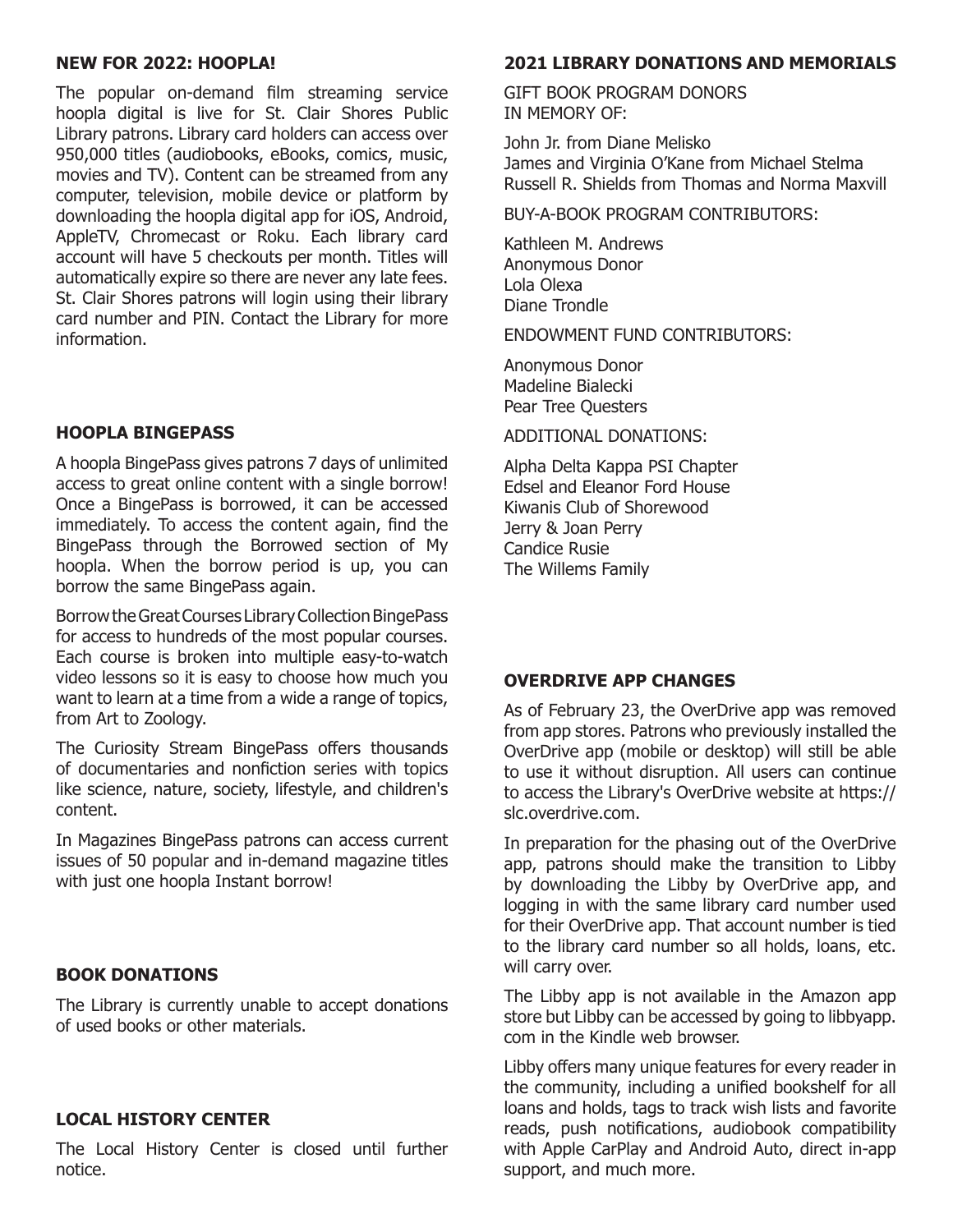

# **SPECIAL SPRING BREAK BOOK SALE**

Looking to keep the kids or grandkids busy during Spring Break? Stop by the Used Book Store (located in the Reading Lounge) from March 21 through April 9 to shop a large variety of bargain priced Children, Pre-teen and Teen books to keep their minds entertained. The sale will run continuously for three weeks, with the store being open during regular Library hours. Even if your kids are staying home, they can take a vacation in their minds by getting lost in a good book!

# **JUMPIN' JANUARY BOOK SALE RESULTS**

Thank you to everyone who came out to our Jumpin' January used book sale! We made nearly \$600 selling our books for very inexpensive prices - that translates to a lot of books getting into the hands of people ready to read them. Thank you very much! Be on the lookout for the date of our next book sale.

As a reminder, the Used Book Store, located in the Reading Lounge in the Library, is open during regular Library hours and operates on the honor system; there is a yellow box on the shelf for buyers to drop their money in. If you need change or are uncomfortable with this arrangement, the staff at the circulation desk can assist you. Your purchases help support Library programming and activities.

# **FRIENDS FRIENDS BOOK DISCUSSION GROUP**

The Friends Book Discussion Group meets at 1 PM on the second Wednesday of the month at the Library. Everyone is welcome!

| March 9  | The Remains of the Day<br>Kazuo Ishiguro |  |
|----------|------------------------------------------|--|
| April 13 | Lady in Waiting<br>Anne Glenconner       |  |
| May 11   | The Golem and the Jinni<br>Helene Wecker |  |

# **LIKE US ON FACEBOOK**

Stay up to date with the Friends by liking us on Facebook. We'll post information on our next book sale, how to participate in our Kroger and Amazon giving programs, information for volunteers and fun Library-related content to spruce up your feed. To find our page, visit Facebook.com/SCSLibraryFriends or scan the QR code below with your cell phone to be taken to the link directly.

# **How to Scan a QR Code**

iPhone: Open the camera app on your iPhone, then point it at the QR code like you are going to take a picture (you do not need to take an actual picture). After a few seconds at the top of the screen there will be a notification alerting you of the source of the page - click this notification and it will take you to the page.

Android: Download a QR Code reader app from the Google Play/App store on your phone. Once downloaded, open the app and follow instructions to scan QR code.



## **VOLUNTEER WITH THE FRIENDS**

The Friends are looking for volunteers to assist with book sales, membership, program and volunteer coordination. We also have several seats open on our Board. The Board meets once a month at the Library. If you're interested in getting more involved in your community and want to help support your local Library, reach out to us on Facebook or email scsfriendsofthelibrary@outlook.com. We'd love to have you!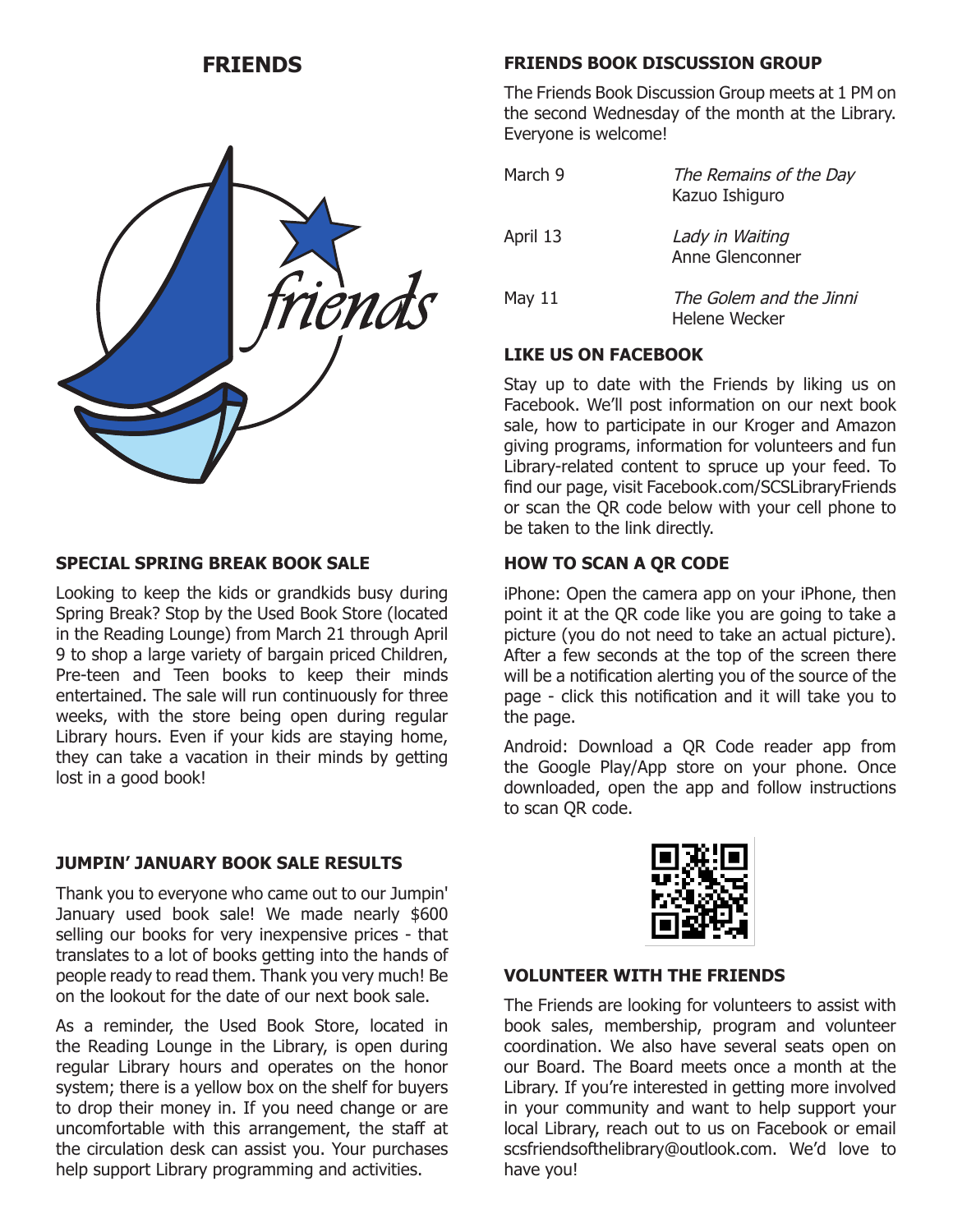# **Youth**

#### **STORYTIME**

APRIL 18-MAY 20 REGISTRATION BEGINS APRIL 4

A new session of Storytime starts the week of April 18 and will run through the week of May 16. Please contact the Library for more information on days and times. These fun-filled programs include stories, songs, fingerplays, and crafts. Registration is required. Space is limited.

#### **TAKE & MAKES**

WEEK OF MARCH 7 WEEK OF APRIL 4

Children age two and up can have fun with a Take & Make craft activity each month. Bags containing supplies and instructions can be picked up during Library hours from the bin outside the Library, while supplies last.

#### **TEEN VOLUNTEER SESSIONS**

SATURDAY, MARCH 19, 10-11 AM REGISTRATION BEGINS MARCH 14

SATURDAY, APRIL 16, 10-11 AM REGISTRATION BEGINS APRIL 11

Teens, age 11-18, are you interested in helping out at the Library? Need volunteer hours for school? Teens are invited to a Teen Volunteer Session to assist the Youth Services Librarian with program preparation. Registration can be done in person, via phone 586- 771-9020, or via email SCSYouth@libcoop.net. Space is limited.

## **TEEN TAKE & MAKE – MUG RECIPES**

REGISTRATION BEGINS MARCH 28 PICK UP WEEK OF APRIL 11

Looking for an easy after-school treat or late night snack? Teens, age 12 to 18, are invited to reserve a Teen Take & Make – Mug Recipes Kit. Each kit includes all ingredients to make the provided recipes. Registration can be done in person, via phone 586- 771-9020, or via email SCSYouth@libcoop.net. Supplies are limited.

#### **MARCH IS READING MONTH**

From March 1-31, each time a patron checks out an item (or items) they will be offered a choice of colored curling ribbon. If they choose a piece of ribbon, the staff member at the Circulation Desk will tie the ribbon to a length of fishing line.

Once a length of fishing line is full with ribbons, the line will be secured near the ceiling between the Circulation Desk and the holds shelves. By the end of the month, the ribbons will provide a visual representation of the number of people with checkouts from the Library for the month of March.

### **BOOKMARK CONTEST**

MARCH 1 – MARCH 31

Sharpen your pencils, crayons, and creativity! Create a bookmark to celebrate March is Reading Month. The winning bookmarks will be printed and available to patrons at the St. Clair Shores Public Library and displayed on the Library's website and Facebook page. There are five age groups to compete in: 5-7, 8-11, 12-15, 16-18, and 18 and older. Deadline for submission is 9 PM on March 31.

Pick up instructions for the contest as well as the official entry form at the Library or visit the Library's website at www.scslibrary.org.

#### **SELINSKY-GREEN FARMHOUSE MUSEUM**

OPEN WEDNESDAYS and SATURDAYS, 1-4 PM

Explore this home and learn how the family who owned this house lived over 100 years ago!

Anyone interested in becoming a volunteer at the Museum is asked to phone the Library at 586-771- 9020 with their contact information. You will then be contacted by the curator. It's a great way to meet new people and learn more about your local history.

#### **EGG DECORATING at Museum**

REGISTRATION BEGINS MARCH 1 SATURDAY, MARCH 26, 1-4 PM SATURDAY, APRIL 2, 1-4 PM

Pysanky egg decorating is an Easter tradition in the Ukrainian and Polish cultures. Pysanky comes from the verb "to write" or "to inscribe" because the designs are written on the egg using a stylus that allows you to draw decorations with beeswax.

This free class is open to residents of St. Clair Shores. Registration is required and seating is extremely limited. This class will include an egg to decorate, directions, and use of decorating supplies. To register, phone the Library at 586-771-9020.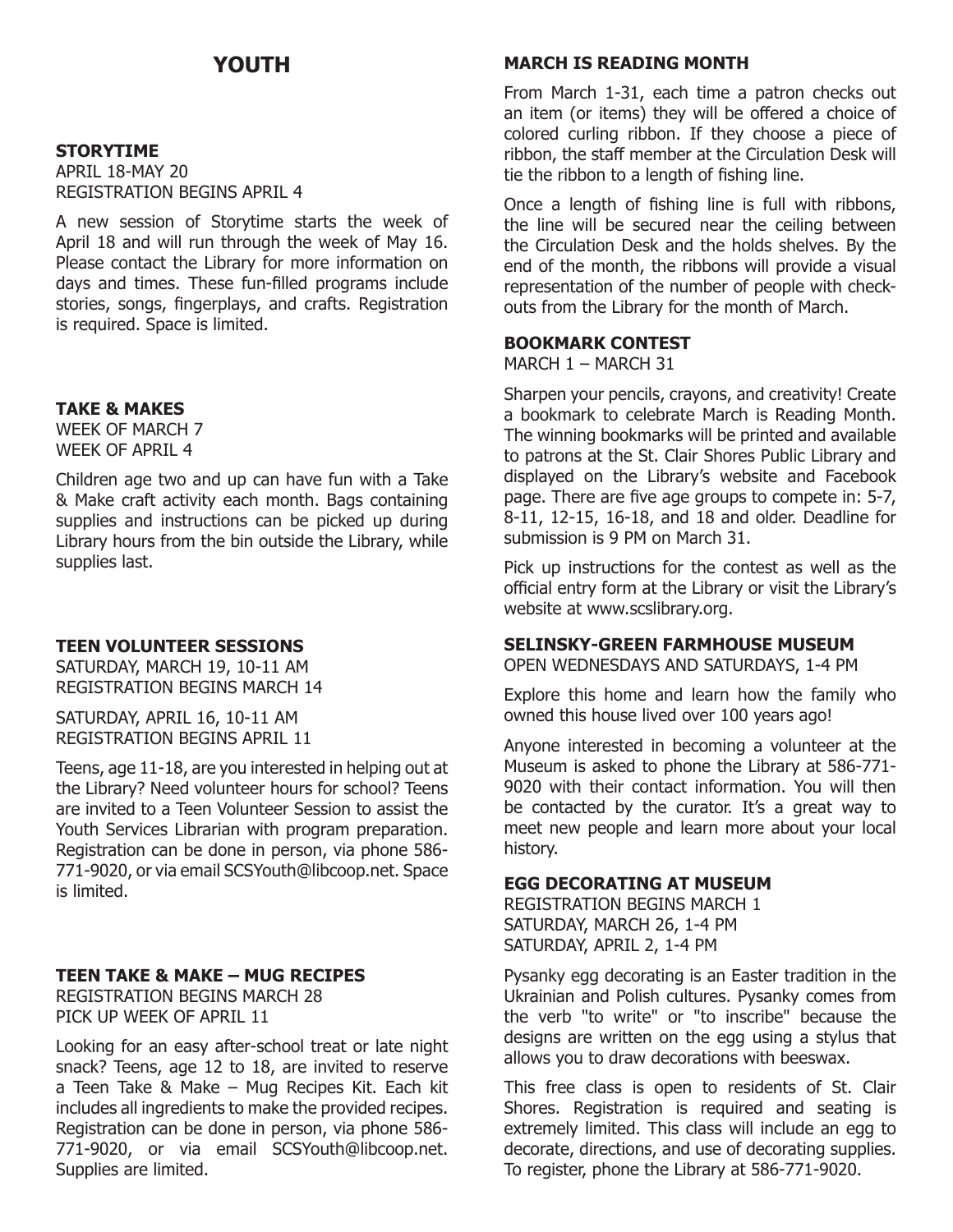# **In Memory Of Historical Commission Board Members**

Last year left the St. Clair Shores Historical Commission with heavy hearts as we lost two of our long-time members and supporters of local history.

In May, we lost Theresa Bertolini. Theresa was dedicated to preserving our local history and relentless in her fundraising efforts to construct a period appropriate barn on the grounds of the Selinsky-Green Farmhouse Museum. It was important to her for future generations to learn about life in St. Clair Shores in the early 20th century. Theresa was also a member of the Questers, a non-profit organization dedicated to the study, conservation and preservation of historical artifacts. She was very proud of her historic home on Lake St. Clair as well as its collectable antique furnishings.

In September, we lost Jeanne Srigley. Jeanne was a charter member of the Historical Commission and was instrumental in the transformation and creation of the Selinsky-Green Farmhouse Museum. Jeanne witnessed the growth of St. Clair Shores from a small village in the 1920s to the attractive city that it is today. Her knowledge related to our local history was remarkable. Jeanne was also a member of the Questers and an expert when it came to antique glass.

Both Theresa and Jeanne loved St. Clair Shores and its history. They are very much missed and will always be fondly remembered. Their dedication and contributions to our city and its history will live on to inspire future generations to appreciate our historic legacy and to nurture our collective identity in an increasingly diverse world.

# **YARDENERS OF ST. CLAIR SHORES**

MONDAY, MARCH 14, 7 PM

Presentation at the Library on "Aquatic Creatures featuring Michigan Frogs". Learn about the 13 frog species in Michigan, with video and audio. All are welcome.

MONDAY, APRIL 11, 7 PM

"Water in Your Yard? GSI-What is it?" Presentation at the Library on Greenstorm Water Infrastructure that may be a way to reduce flooding. Find out how to incorporate rain gardens, bioswales, and other flood reducing options into your landscape.

# **MEMORIAL DONATIONS to THE ST. CLAIR SHORES HISTORICAL COMMISSION & THE HISTORICAL SOCIETY OF ST. CLAIR SHORES**

Theresa Bertolini from Robert & Maryann Daddow Theresa Bertolini from Steven Hattey Theresa Bertolini from Jon & Doreen Lawrence Jeanne Srigley from Susan J. Brooks Jeanne Srigley from Patricia Cosgrove Jeanne Srigley from Kathleen A. Jacksy & Ronald L. Jacksy Jeanne Srigley from Frank & Bonnie Jones Jeanne Srigley from Phyllis Mills Jeanne Srigley from Michael D. Murray & Catherine C. Murray Jeanne Srigley from Barbara Schmid & Charles D. Todd III Jeanne Srigley from David A. Seidel & Kathleen M. Seidel Jeanne Srigley from Gerald Sielagoski Jeanne Srigley from Thomas R Srigley & Karen M. Srigley Jeanne Srigley from Carol L. West Jeanne Srigley from various donations made to family

# **Photography Contest Winners**

The St. Clair Shores Cultural Committee would like to announce the winners of 2021 Online Photography Contest. Three judges from St. Clair Shores selected photos to receive awards. The judges were Sararose Kite Melby, Tom Sherry, and Robert Stark.

The winners were presented with their awards at the February 22 St. Clair Shores City Council meeting.

1st Place: Ronald Warren 2nd Place: Michelle Mormul 3rd Place: Cassandra Rusie

Ten photos were selected by the Judges to receive an "Honorable Mention": Edward Clements Jr., Peggy Grover, Alexandra Hichel (2 photos), Jennifer Perry (2 photos), Nicholas K. Relich, Cassandra Rusie, Angela Sciriha, and Ronald Warren.

The Judges also selected a special "Youth Photography Award" for a photo that was submitted by a person 13 and under. The winning photograph was by Layla Dupont.

If you would like to volunteer to help organize a photo contest for 2022, please reach out to the Cultural Committee at scsculturalcommittee@gmail. com, or attend our next meeting in the MacHarg Room at the St. Clair Shores Public Library on March 9 at 6:30 PM.